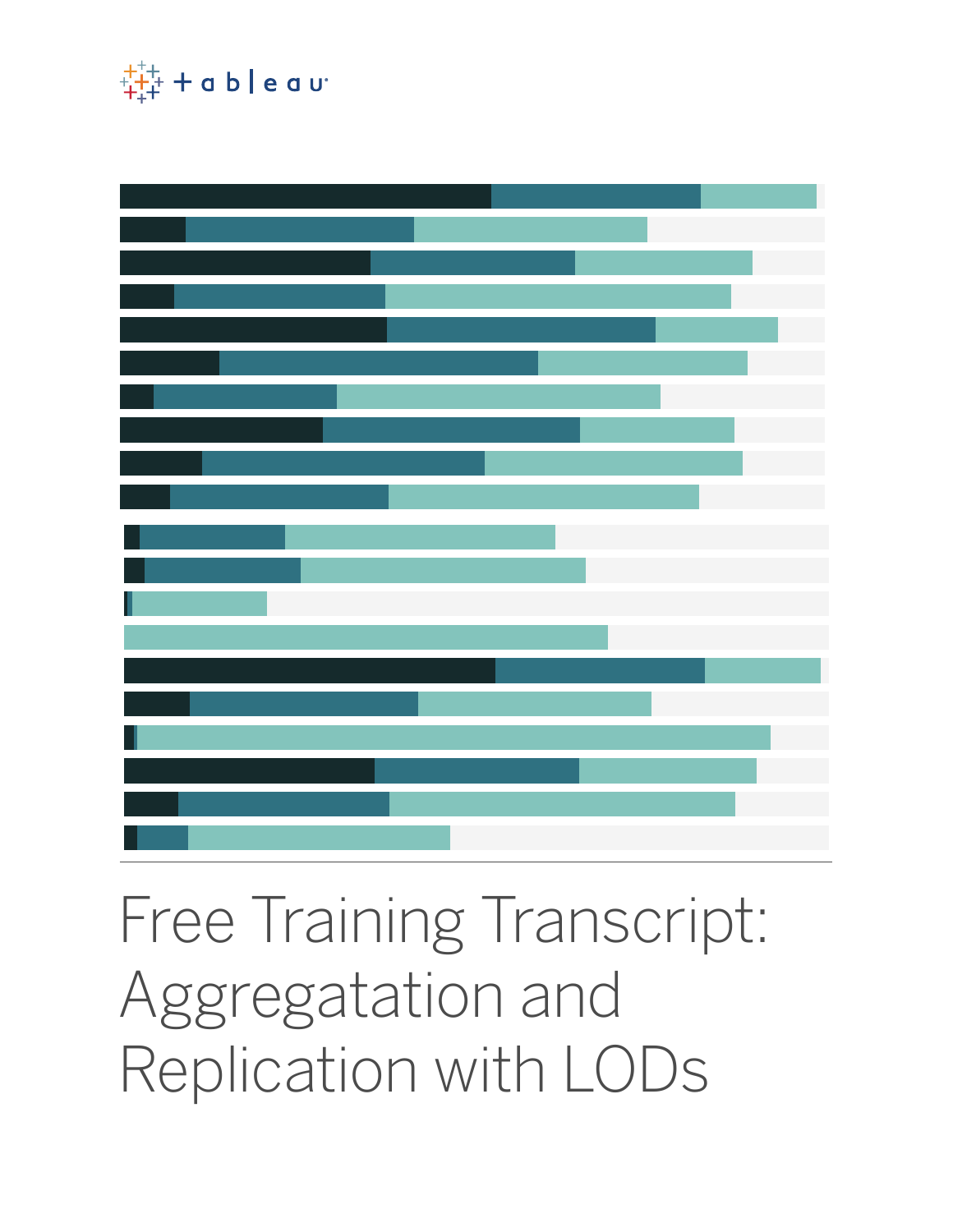Welcome to this video on the Aggregation and Replication behavior of Level of Detail Expressions. This video is intended to be a conceptual explanation of certain deeper aspects of LOD Expressions. To learn the fundamentals, please see the video Introduction to LOD Expressions.

### Aggregation or Replication of Results

As established in previous videos, the Level of Detail of the view determines the number of marks drawn in the visualization. If a calculation has a different Level of Detail, something needs to be done to reconcile the difference.

This can be seen most easily with FIXED. FIXED level of detail expressions compute values using the specified dimensions without reference to the view's level of detail. Because a FIXED LOD Expression is independent of the view's LOD, the results may be either "below" (that is, more granular than) or "above" (that is, more aggregated than) the LOD that established the marks on the sheet.

## FIXED – Aggregated Results

If the LOD Expression's results are more granular than the view LOD, such as in this example, the values from the LOD Expression are aggregated to create the view. Here, the LOD of the view is simply Segment, but the LOD Expression was fixed at a more granular level of both Segment and Category. The LOD Expression's values for each category are aggregated into a single value per segment to be displayed in the view as the result. If we pre-emptively wrap a level of detail expression in an aggregation when we create it, Tableau will use the aggregation specified rather than choosing one for us when that expression is placed on a shelf.

Here, for example, we want the Average per Category sale, so while we summed the sales inside the LOD Expression, we want the results to be displayed as an Average. This arrow diagram illustrates the process schematically, showing the value of the LOD Expression computed at a lower level than the Viz LOD then being aggregated back up to be displayed at the Viz LOD.

# FIXED – Replicated Results

If the dimension declaration is less granular (more aggregated) than the view, the values from the LOD Expression are replicated to create the view. Here, the LOD of the view is both Category and Segment, but the LOD Expression was fixed at a less granular level of just Segment. The LOD Expression's values for each segment are replicated for each Category within a segment to be displayed in the view. In this instance, wrapping the expression in an aggregation isn't necessary,